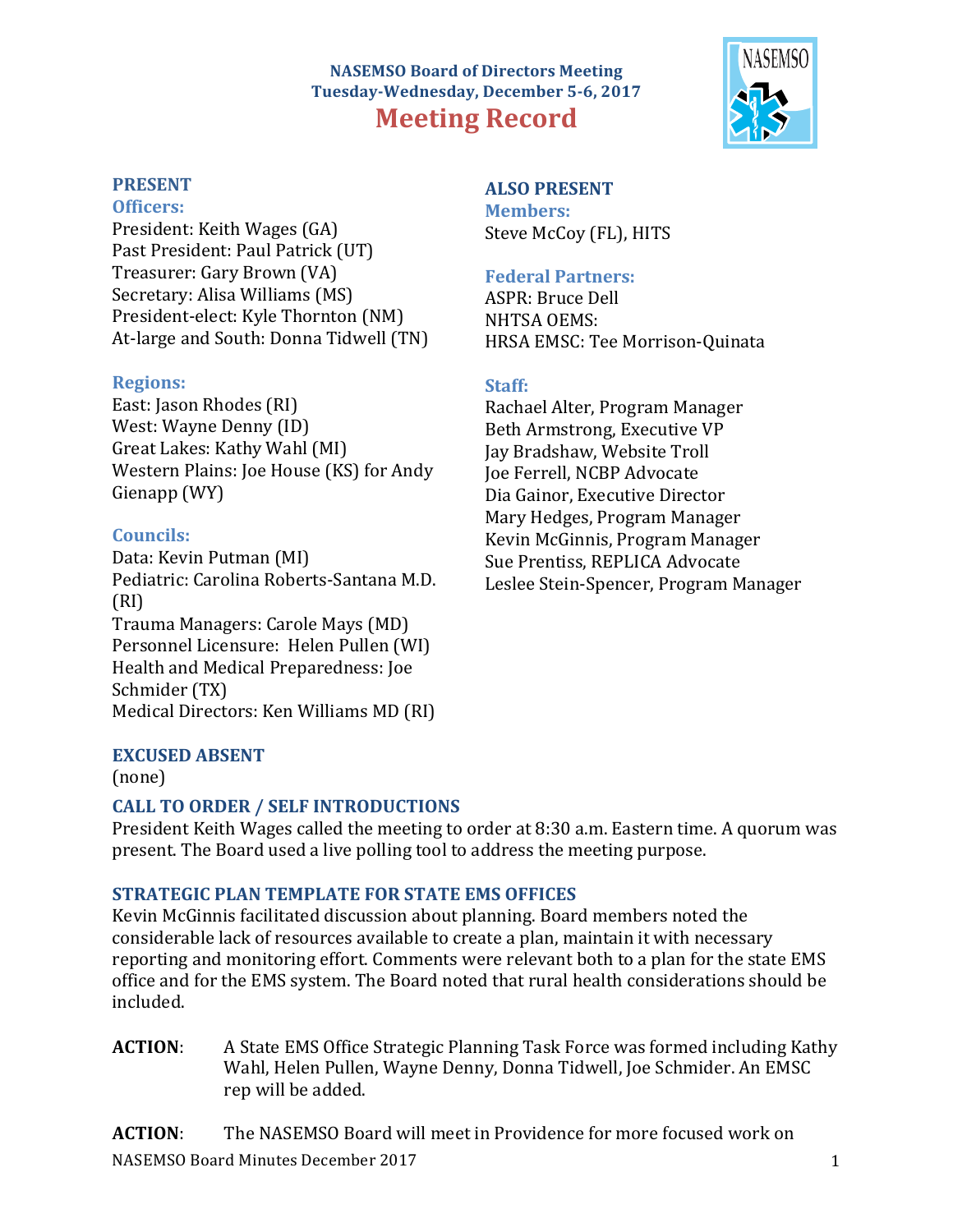NASEMSO's association strategic plan.

### **NHTSA NEPS REVIEW AND PLANNING**

Dia Gainor thanked the Board for the privilege of serving as NASEMSO's executive director for  $6\frac{1}{2}$  years to date.

She noted that a written assessment of state EMS officials' information needs and leadership needs are due on January 9. Then, the leadership skills workshop approach and content will be reviewed and revised by June 9.

The board reviewed all deliverables and deadlines. Input was provided on specific activities include priority areas for developing resources for aiding states with rule promulgation.

### **NASEMSO 2019 ANNUAL MEETING**

**ACTION:** Joe House moved, seconded by Kyle Thornton to have the meeting in Salt Lake City, Utah. The vote was unanimous and the motion carried.

### **PROJECT UPDATES**

**NCBP** – Joe Ferrell conveyed progress on data use agreements executed to populate the Collaborative. Steve McCoy testified about the value of this in Florida.

**Fatigue in EMS** – Kathy Robinson introduced Mary and Nandi from NHTSA as new contract points of contact. She reported that an evidence-based guideline for fatigue risk management in EMS was developed in Phase 1 of the project, and performance measures developed to date will be used in Phase 2; Phase 3 will produce a bio-mathematical scheduling tool. The Phase 1 methodology paper was published Spring 2017. The study focused on seven PICO questions and 39,000 articles were used to evaluate the PICO questions.

**SOP Model Revision** – Kathy indicated that there was a national engagement last summer on tourniquets, pain management and other topics. They have produced an assessment tool, practice gap analysis, systematic review of literature, matrix of current skills, rapid process to address emergent changes, and more. She noted that endotracheal intubation received a lot of attention.

**ASPR Transport of Highly Infectious Patients – Leslee reported that all deliverables are** being developed for on time submission. The transport plan template was circulated to members, data to produce the state EMS offices assessment has been collected and the analysis and report is being finalized now.

**Baylor EIIC** – Dia shared that we are in Year 2 of the arrangement which supports .25 FTE (Rachael).

**NHTSA Naloxone Evidence-Based Guideline – Mary Hedges reported that a project is** underway on field administration and guideline development and dissemination; it is a collaboration with ACEP and NAEMSP. Dr. Ken Williams is the principal investigator.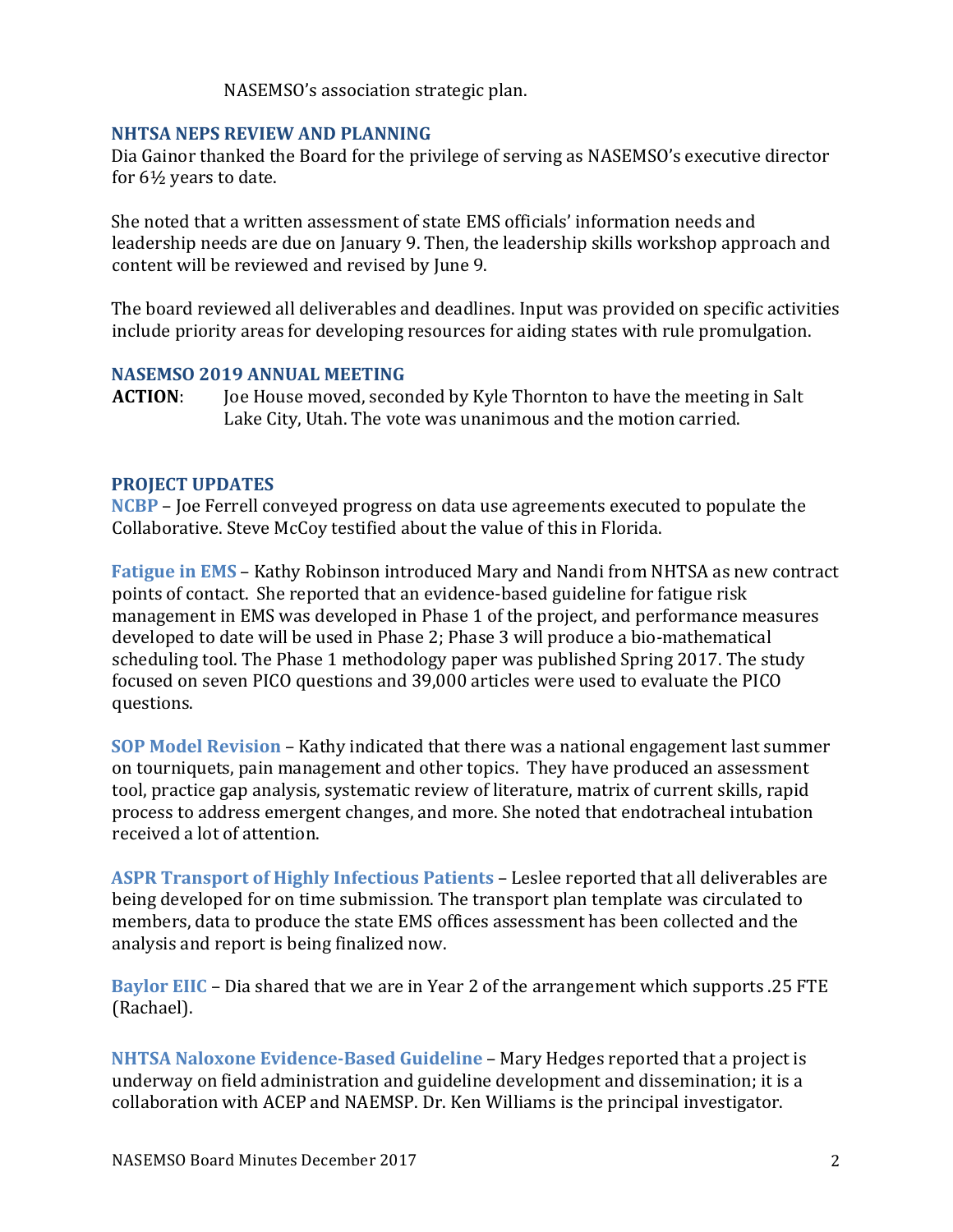**ToXcel Field Triage Guidelines – Joe Ferrell reported that ToXcel contracted with** NASEMSO for technical expertise on non-physiologic indicators of probability of severe trauma in motor vehicle crashes utilizing data linkage.

**ACS-COT Joint Policy Statement on Records Linkage – NHTSA awarded ACS-COT with** funds to work with NASEMSO on a joint policy statement.

## **NASEMSO INFORMATION & LEADERSHIP NEEDS**

The results of a recent survey were presented and staff reported on implications for adiustments to the Leadership Skills Workshop, the Washington Update and the NASEMSO website.

## **REPLICA**

Commission Chair Joe Schmider (TX) met with IAFF today and reported that IAFF has several concerns about the Compact, some of which would require legislative repeal.

He reminded the NASEMSO Board that the following Commission officers were elected in October including Andy Gienapp (WY) – Secretary, Stephen Wilson (AL) – Treasurer, Jeanne-Marie Bakehouse (CO) – Vice Chair, and Donna Tidwell (TN) – Member-at-Large.

# **SECRETARY'S REPORT**

**Previous Meeting Minutes - Secretary Alisa Williams summarized recent Executive** Committee work, and presented the previous meeting minutes.

**ACTION:** Carolina Roberts-Santana moved, seconded by Joe House to approve the October 2017 meeting records. The vote was unanimous and the motion carried.

### **TREASURER'S REPORT**

**Financial Status** –Treasurer Gary Brown presented an interim report as of November 30, 2017 with NASEMSO had five-months income and expenditures on target overall.

**Annual Meeting Program** – Gary reported that our RI hosts, Mary and others are working on the program. Topics include stroke systems of care, lessons learned from the Coast Guard and more.

*The Board Retreat recessed at 4:10 p.m. on Tuesday, December 5 and reconvened at 8:00 a.m. on Wednesday, December 6.*

### **MANAGEMENT EVALUATION**

The group went into executive session  $8:30-10:10$  a.m.; Alisa Williams will collect follow-up feedback from the Board and provide ASMI with a write-up by December 20.

# **TRANSPORT OF HIGHLY INFECTIOUS PATIENTS**

Leslee Stein-Spencer presented project deliverables and next steps to treat patients with special pathogens. NASEMSO developed a transport plan, assessed national readiness and conducted exercises. Alisa Williams (MS) chaired the Transport Plan group; Mel House (OH) chaired the Exercise Design group; Kyle Thornton (NM) chaired the Capabilities Assessment group. Leslee presented assessment findings. She suggested that next steps

NASEMSO Board Minutes December 2017 3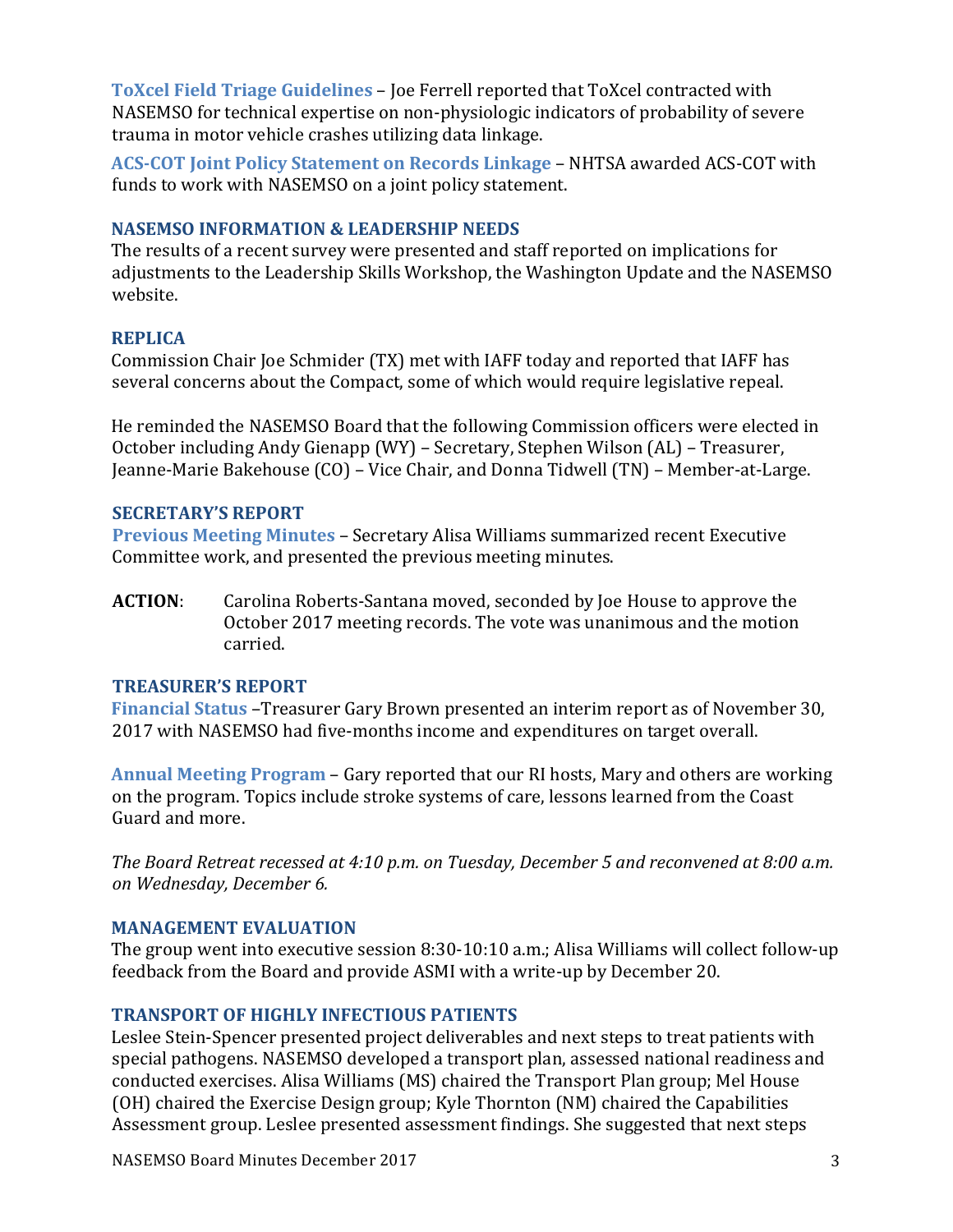should include education of medical providers and technical assistance for states.

### **EMS AFTER-ACTION REPORT ON 2017 HURRICANES**

Leslee reviewed the report that was circulated electronically pertaining to lessons learned with Hurricanes Irma and Harvey. She highlighted best practices (including tracking resources, collaboration, ease of use of the national ambulance contract versus EMAC); and opportunities for improvement (including patient tracking, premature patient delivery before mobile units were set up, elected officials' need to be informed, replenishment of narcotics resources, planning for personal disaster impact on first responders).

### **COUNCILS & COMMITTEES WORK**

Rachael Alter reviewed the online schedule of councils and committees' meetings and showed board members how to access it. She reviewed "everything you need to know to lead a NASEMSO council or committee;" it was circulated electronically to the board.

### **COUNCILS UPDATES**

**Medical Directors** – Dr. Ken Williams shared that their council is not meeting formally at NAEMSP this year but are having a group dinner.

**Health & Medical Preparedness – Leslee provided an update on Council activity earlier in the** meeting.

**Trauma** – Carole Mays reported that the Council will be working on a strategic plan to integrate with NASEMSO's later this summer.

**Personnel Licensure** – Helen Pullen indicated that they are still contemplating their focus and plans for the upcoming year.

**PEC** – Carolina Roberts-Santana echoed others' comments; they are working on their plan and how to understand their impact on the association.

**Data** – Kevin Putman reported that they meet twice monthly with NEMSIS.

### **COMMITTEES UPDATES**

**HITS** – Steve McCoy said that they are looking at records linkage. He said that Dia is representing EMS interests with the Road to Zero initiative. They intend to have Cathy Bishop from OnStar join an upcoming call, and Dr. Doug Kupas to talk about lights and sirens.

Air Medical – Joe House indicated that they are tracking AAMS and ACCT positions on legislation. They intend to work with both of these partners on quality metrics.

### **OTHER**

**Dues Adjustment** – Beth shared with the board that they received a draft version of a piece to be used to educate members on the value of their NASEMSO membership in conjunction with the communications about the dues increase.

**Board Meetings** – Keith asked for feedback on how to make the meetings more effective.

**Regional Meetings** – Western Plains and South are aiming for October 2018 gathering; the

NASEMSO Board Minutes December 2017 4